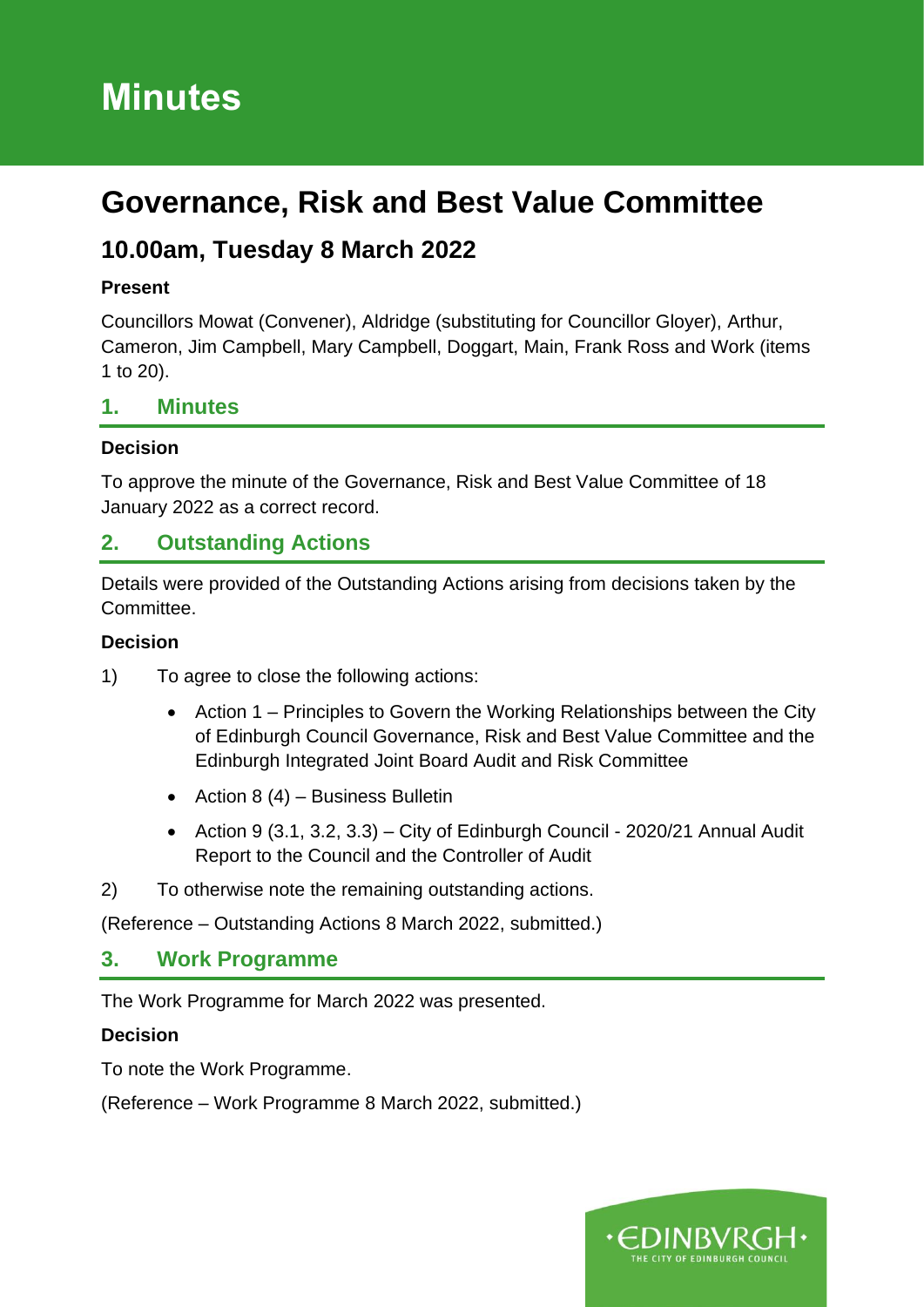### **4. Business Bulletin**

The Committee Business Bulletin for March 2022 was presented.

#### **Decision**

To note the Business Bulletin.

(Reference – Business Bulletin 8 March 2022, submitted.)

# **5. Internal Audit: Overdue Findings and Key Performance Indicators as at 26 January 2022**

Details were provided on the overall progress status for closure of overdue IA findings which were red (adverse trend with action required) as of 26 January 2022, based on the average position across the last three months.

#### **Decision**

- 1) To note the status of the overdue Internal Audit findings as at 26 January 2022.
- 2) To note the status of IA Key Performance Indicators for audits that were either completed or in progress as of 26 January 2022.
- 3) To refer the report to the relevant Council Executive committees for ongoing scrutiny of their relevant overdue management actions.
- 4) To refer the report to the Edinburgh Integration Joint Board Audit and Assurance Committee for information in relation to the current Health and Social Care Partnership position.
- 5) To request that Senior Officers consider the process for agreeing audit terms of reference.
- 6) To include the table of information at Appendix 3 in future iterations of the report.

(Reference – report by the Chief Internal Auditor, submitted.)

### **6. Internal Audit Update Report: 15 November 2021 to 31 January 2022**

Details were provided of the positive progress with delivery of the 2021/22 internal audit annual plan, which showed 93% of the plan was underway. This included 90% of the audits to be completed across the Council.

#### **Decision**

- 1) To note the outcomes of completed 2021/22 audits.
- 2) To note the progress with delivery of the rebased 2021/22 Internal Audit plan.
- 3) To note the current internal audit risk profile.
- 4) To note the progress with delivery of internal audit key priorities and ongoing areas of focus.

(Reference – report by the Chief Internal Auditor, submitted.)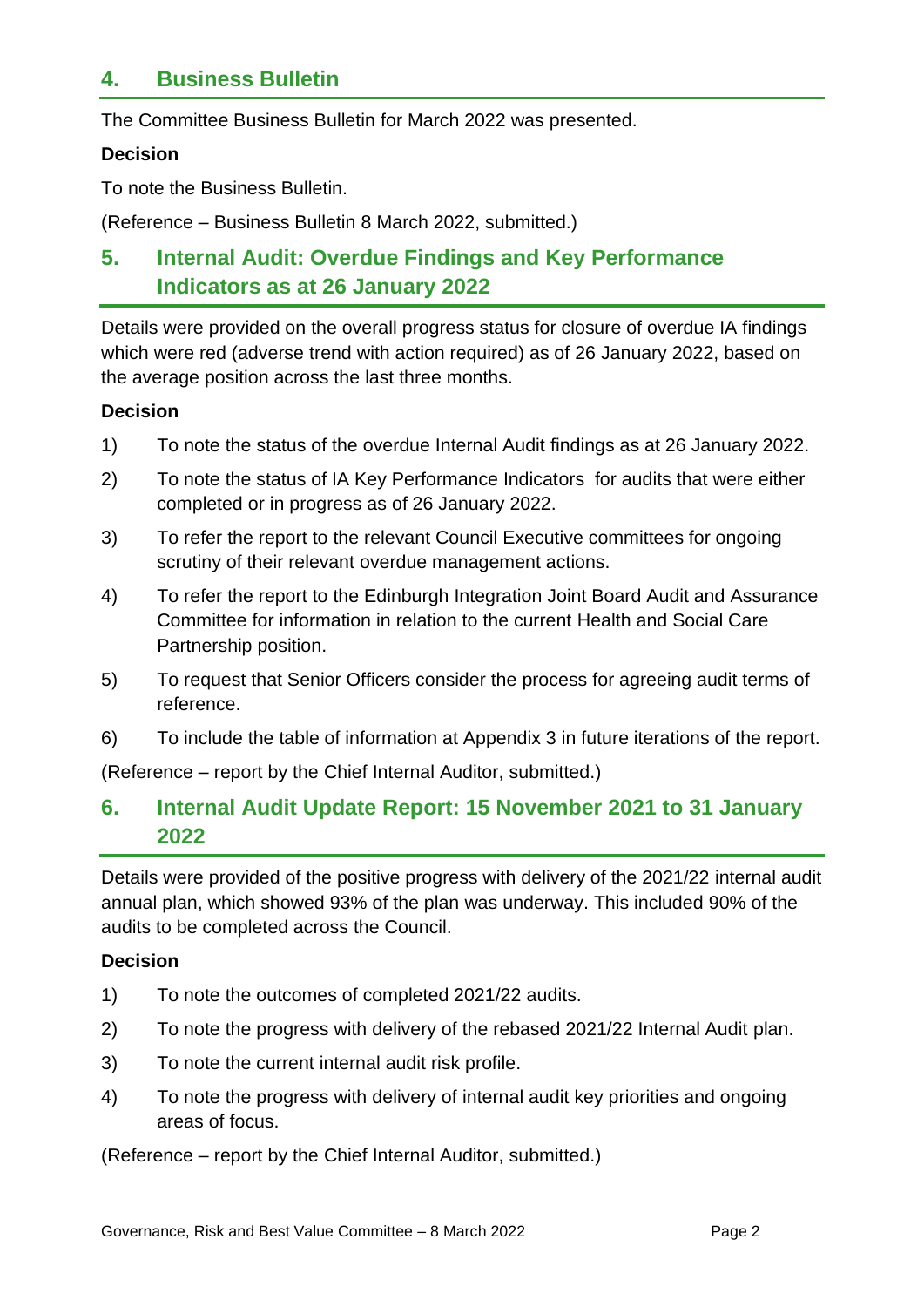# **7. Internal Audit: Internal Audit Charter Annual Update**

The revised Internal Audit Charter for 2022/23 was presented for approval.

#### **Decision**

- 1) To approve the refreshed 2022/23 Internal Audit (IA) Charter.
- 2) To note no changes were proposed to the current IA follow-up process.
- 3) To agree that the Convener sign the refreshed charter, together with the Chief Executive and Chief Internal Auditor, evidencing the commitment of all three key stakeholders to support IA in effective delivery of the annual plan and 2021/22 annual IA opinion.
- 4) To issue a briefing note on approaches taken by different Councils, what Edinburgh had done historically and what the aim was for improving the audit process.
- 5) To create a formal handover process after the 2022 Local Government election for new members of the Committee.

(Reference – report by the Chief Internal Auditor, submitted.)

### **8. Internal Audit Annual Plan 2022-23**

The draft Internal Audit (IA) plan and supporting IA risk assessment for the period 1 April 2022 to 31 March 2023 was presented to the Committee for approval.

#### **Decision**

To approve the 2022/23 Internal Audit plan and supporting risk assessment.

(Reference – report by the Chief Internal Auditor, submitted.)

### **9. External Audit Plan, 2021/22**

Azets were appointed as the Council's external auditor for the six-year term covering the financial years 2016/17 to 2021/22 inclusive. The external audit plan for review year 2021/22 was presented for the Committee's information and outlined the main proposed areas of scrutiny and associated reporting timescales over the coming year.

#### **Decision**

- 1) To note the External Audit Plan for 2021/22, including continuing follow up work to be undertaken in respect of the Council's Best Value Assurance Report.
- 2) To note that periodic updates on the work set out therein would be provided to the Committee.

(Reference – report by the Interim Executive Director of Corporate Services, submitted.)

#### **Declaration of Interest**

Councillor Cameron declared a non-financial interest in the above item as a Board member of CEC Holdings and Chair of EDI Group.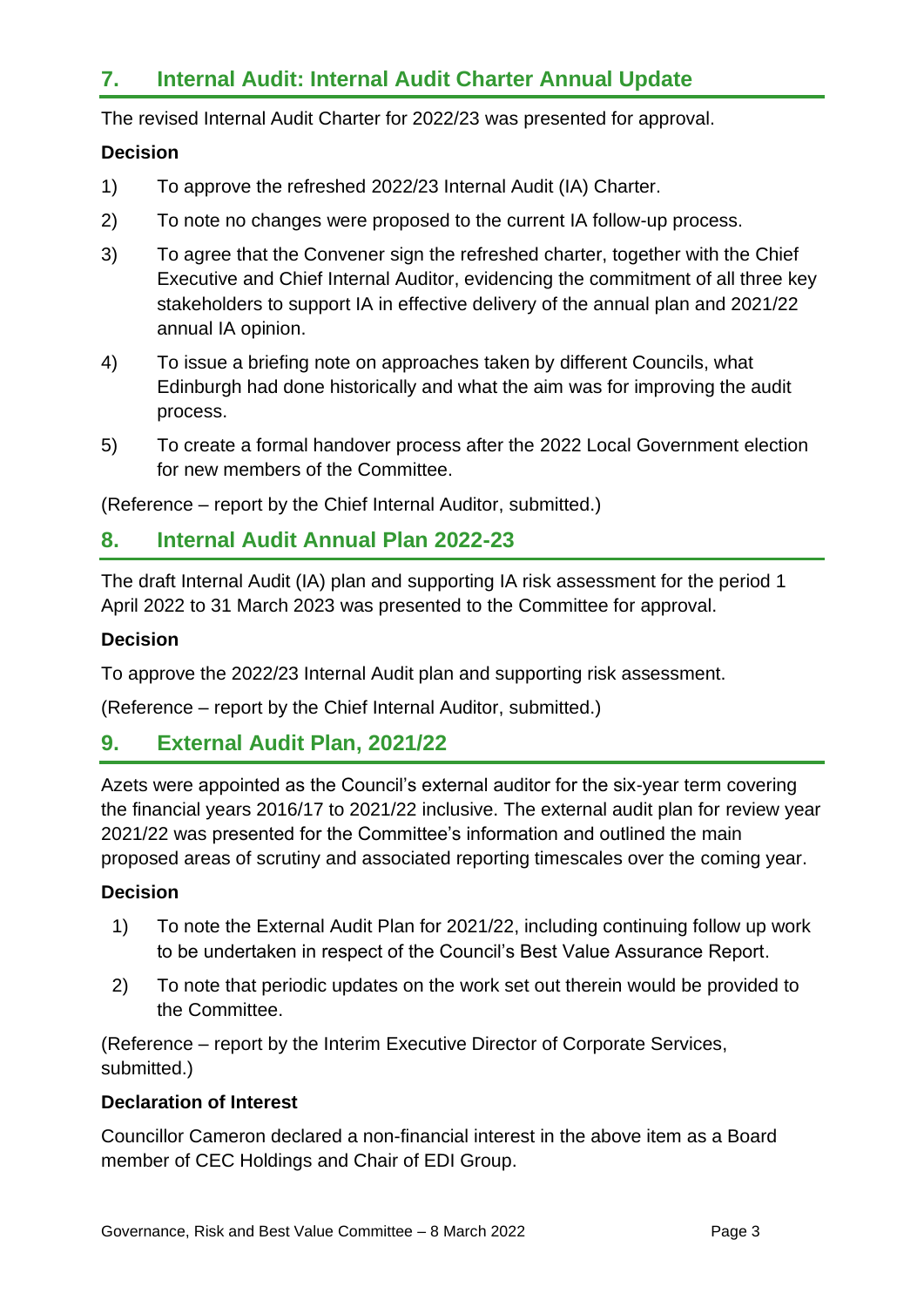# **10. Internal Audit: Principles to Underpin the Working Relationship between the Governance, Risk and Best Value Committee and the Edinburgh Integration Joint Board Audit and Assurance Committee**

Details were provided of the principles and supporting operational arrangements designed to formalise the established working relationship between the Governance, Risk and Best Value Committee and the Edinburgh Integration Joint Board Audit and Assurance Committee.

#### **Decision**

- 1) To approve the proposed Principles and supporting operational arrangements to formalise the established working relationship between the Committee and the Edinburgh Integration Joint Board Audit and Assurance Committee.
- 2) To ensure that the supporting operational arrangements were consistently applied following approval of the Principles.

(Reference – report by the Chief Internal Auditor, submitted.)

## **11. Corporate Leadership Team Risk Report as at 24 January 2022**

Details were presented of the Council's enterprise risk profile, as at 24 January 2022, and highlighted risks where further action was required (where realistic and possible) to ensure that they were brought within approved enterprise risk appetite levels.

#### **Decision**

- 1) To note the Council's current enterprise risk profile.
- 2) To note the progress with the ongoing operational risk management framework pilot and enterprise risk management system procurement.

(Reference – report by the Chief Executive, submitted.)

### **12. Annual Assurance Schedule – Resources**

The Council required Executive Directors to complete Certificates of Assurance that represented their view of the effectiveness and appropriateness of controls in their areas of responsibility. These Certificates supported the Annual Governance Statement which were a component part of the authority's Statement of Accounts. The Assurance Schedule for the Resources Directorate for 2020-21 was submitted for scrutiny.

#### **Decision**

- 1) To note the Resources Directorate annual assurance schedule for 2020-21, which was submitted for scrutiny.
- 2) To note that the Corporate Services Directorate annual assurance schedule for 2021-22 would be submitted for scrutiny in accordance with the Committee's work programme.

(Reference – report by the Interim Executive Director of Corporate Services, submitted.)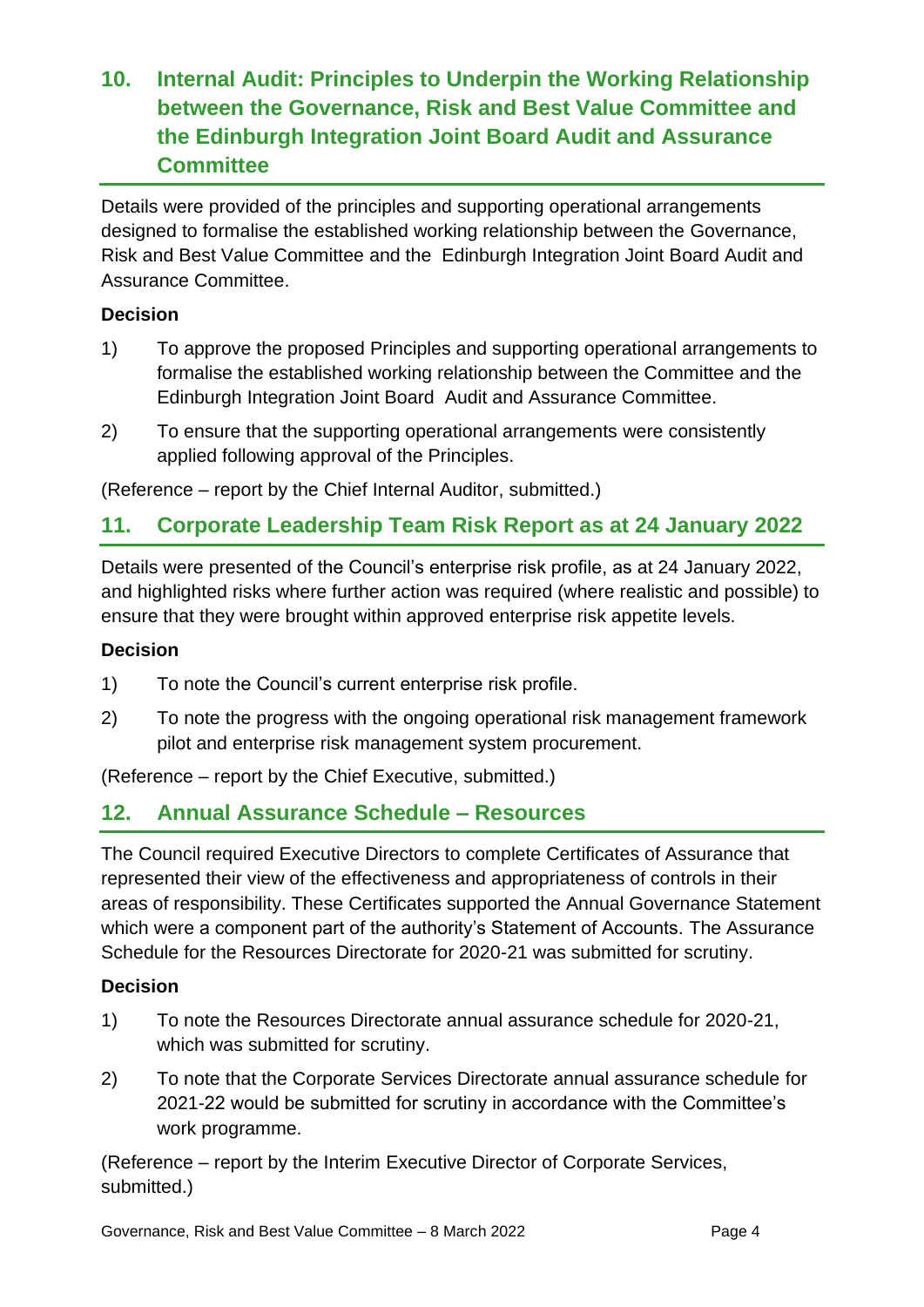A quarterly progress update on the Council's Digital Services programme of works was presented.

#### **Decision**

- 1) To note the progress detailed in the quarterly update.
- 2) To provide the Committee with a report on network traffic across the Corporate and learning and teaching networks, focusing on traffic versus capacity.
- 3) To provide information on potential ways to improve phone communication across staff groups whilst working from home.

(Reference – report by the Interim Executive Director of Corporate Services, submitted.)

## **14. Change Portfolio**

The Change Board was a monthly meeting of the Corporate Leadership Team where the Council's portfolio of significant programmes and projects were considered. It reported every six-months to the Governance, Risk and Best Value Committee, where members received an overview of strategic delivery and the associated risks and issues managed by the Change Board.

#### **Decision**

- 1) To note the status of the Council's Portfolio of significant projects and that as with previous reports, a deep dive into a significant project had been included for Elected Members.
- 2) To request that the depot strategy was included in future reports once completed.

(Reference – report by the Interim Executive Director of Corporate Services, submitted.)

## **15. Revenue Budget Framework 2022/27 – progress update – referral from the Finance and Resources Committee**

The Finance and Resources Committee referred a report on the Revenue Budget Framework 2022/27 to the Governance, Risk and Best Value Committee for scrutiny. The report updated members on the projected Council-wide revenue budget position for 2021/22, based on analysis of month eight expenditure and income data. Whilst an overall underspend of £2.628m was forecast, there remained some uncertainty around the impacts of the pandemic on the Council and its ALEOs over the coming months and, more immediately, the level of the teachers' pay award for 2021/22. The position would therefore continue to be kept under active review for the remainder of the year.

#### **Decision**

To note the report.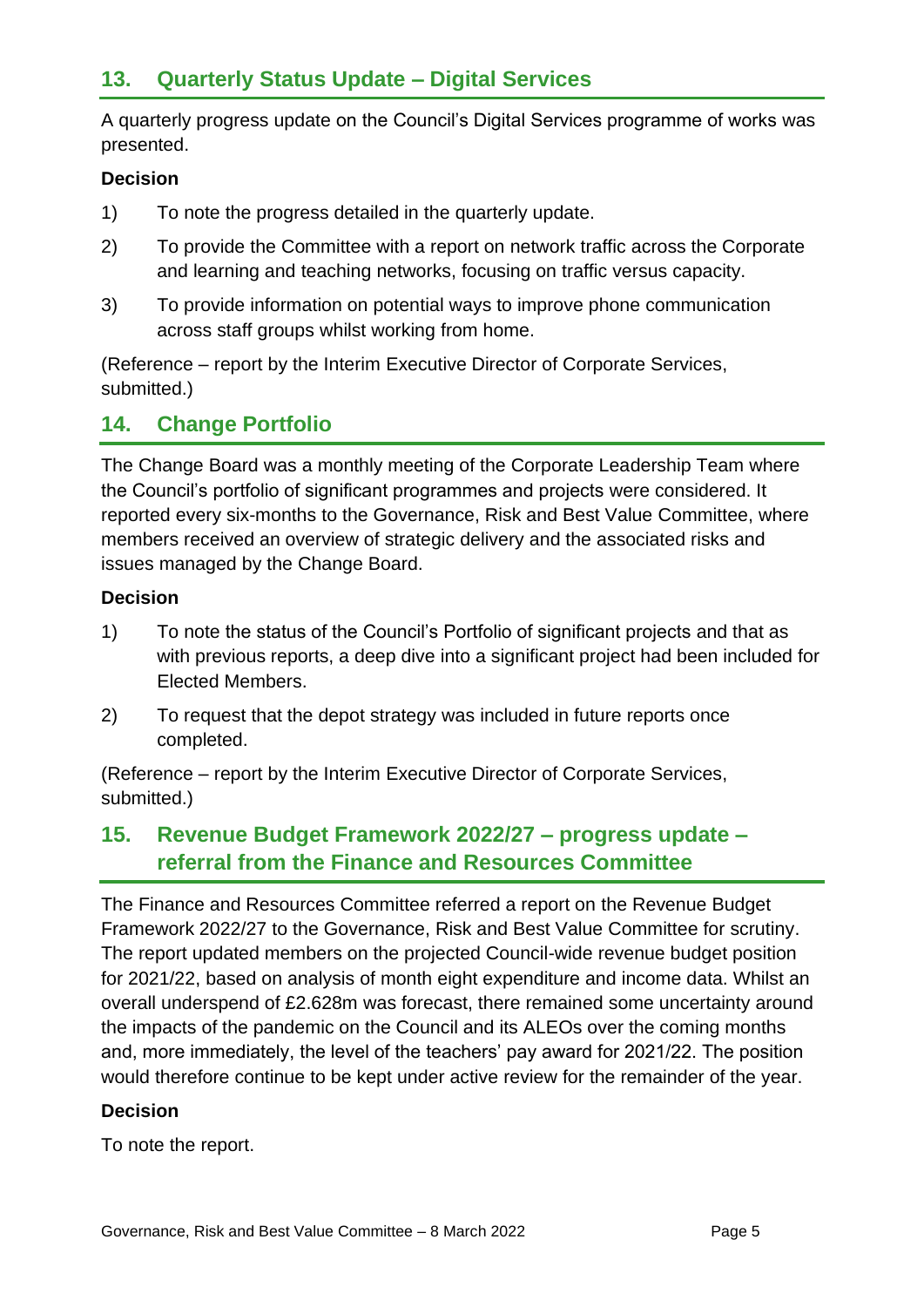(References – Finance and Resources Committee of 3 February 2022 (item 2); referral from the Finance and Resources Committee, submitted.)

# **16. Capital Monitoring 2021/22 - Month Eight Position – referral from the Finance and Resources Committee**

The Finance and Resources Committee referred a report on the capital monitoring month eight position to the Governance, Risk and Best Value Committee as part of its work programme. The report provided details of the capital expenditure and funding position as at month eight and full-year outturn projections for the 2021/22 financial year, providing explanations for key variances.

#### **Decision**

To note the report.

(References – Finance and Resources Committee of 3 February 2022 (item 4); referral from the Finance and Resources Committee, submitted.)

# **17. Sustainable Capital Budget Strategy 2022-2032 – referral from the Finance and Resources Committee**

The Finance and Resources Committee referred a report on the Sustainable Capital Budget Strategy 2022-2032 to the Governance, Risk and Best Value Committee as part of its work programme. The report set out priorities for £1,459.874m of council capital investment, in alignment with the Council Business Plan, over the medium to long-term.

#### **Decision**

To note the report.

(References – Finance and Resources Committee of 3 February 2022 (item 1); referral from the Finance and Resources Committee, submitted.)

## **18. Sustainable Capital Strategy 2022-32 – Annual Report – referral from the Finance and Resources Committee**

The Finance and Resources Committee referred an annual report on the Sustainable Capital Strategy 2022-2032 to the Governance, Risk and Best Value Committee as part of its work programme. The report set out the proposed capital strategy, which provided a high-level overview of how capital expenditure, capital financing and treasury management activity contributed to the infrastructure and provision of services for the benefit of Edinburgh communities and citizens.

#### **Decision**

To note the report.

(References – Finance and Resources Committee of 3 March 2022 (item 6); referral from the Finance and Resources Committee, submitted.)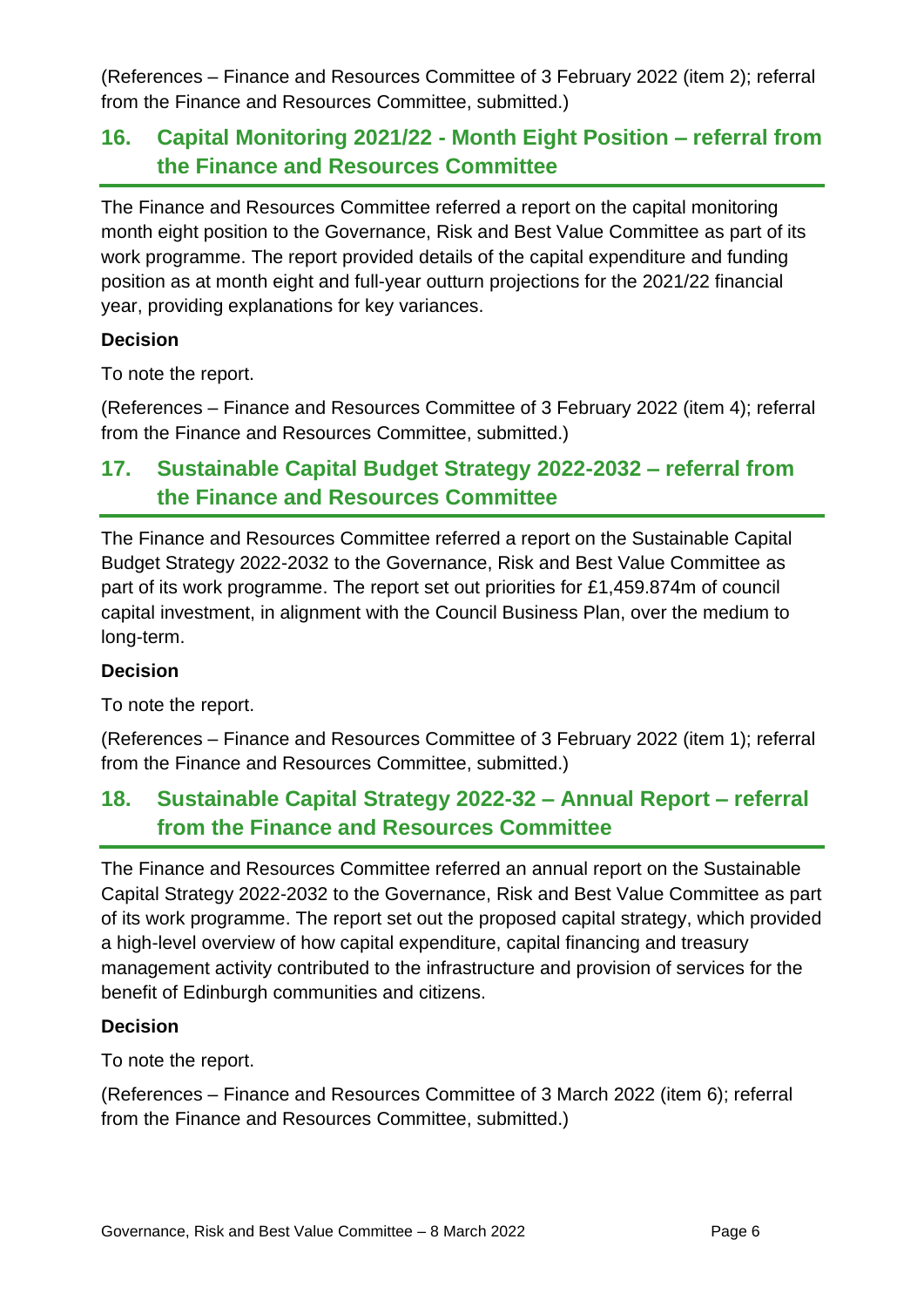# **19. Annual Treasury Management Strategy 2022/23 - referral from the Finance and Resources Committee**

The Finance and Resources Committee referred an annual report on the Annual Treasury Management Strategy 2022/23 to the Governance, Risk and Best Value Committee as part of its work programme. The Strategy comprised an Annual Investment Strategy and a Debt Management Strategy. There was a statutory requirement for Council to approve this in advance of the new financial year.

#### **Decision**

To note the report.

(References – Finance and Resources Committee of 3 March 2022 (item 5); referral from the Finance and Resources Committee, submitted.)

# **20. Collaborative Working with Community Councils – referral from the Culture and Communities Committee**

The Culture and Communities Committee referred a report on collaborative working with community councils following the request of the Governance, Risk and Best Value Committee on 9 November 2021 for a report providing details of the Council's framework. The report was to detail current arrangements, funding and how this linked into wider community planning responsibilities with any actions for improvement identified.

#### **Decision**

- 1) To note the report.
- 2) To request information on the number of Community Councils still active and those that were dormant, and which Community Councils were members of the Edinburgh Association of Community Councils.
- 3) To request the website link containing guidance for Community Councils be circulated to members and community councils.

(References – Culture and Communities Committee of 1 February 2022 (item 7); Governance, Risk and Best Value Committee of 9 November 2021 (item 5); referral from the Culture and Communities Committee, submitted.)

# **21. Common Good Asset Register - Biannual Update – referral from the Finance and Resources Committee**

The Finance and Resources Committee referred a biannual update report on the Common Good Asset Register to the Governance, Risk and Best Value Committee. The report updated members on the register of property held by the Council as part of the Common Good.

#### **Decision**

To note the report.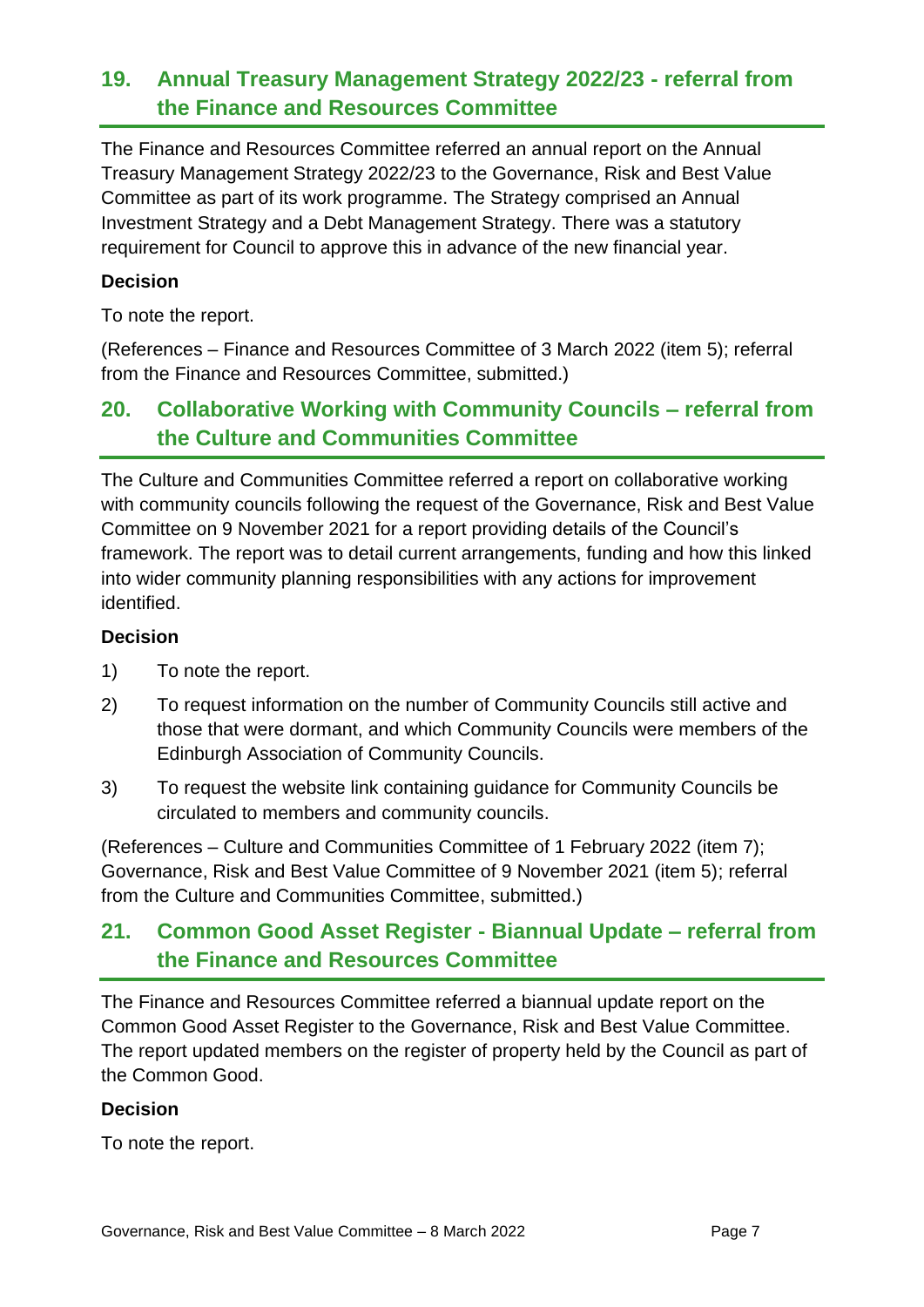(References – Finance and Resources Committee of 3 March 2022 (item 12); referral from the Finance and Resources Committee, submitted.)

# **22. Community Asset Transfer Update – referral from the Finance and Resources Committee**

The Finance and Resources Committee referred an update report on community asset transfers to the Governance, Risk and Best Value Committee. The report set out the current position in term of process, timescale and status of community asset transfer applications.

#### **Decision**

To note the report.

(References – Finance and Resources Committee of 3 March 2022 (item 13); referral from the Finance and Resources Committee, submitted.)

# **23. Internal Audit Update – Referral from the Edinburgh Integration Joint Board Audit and Assurance Committee**

The Edinburgh Integration Joint Board (EIJB) Audit and Assurance Committee referred an internal audit update report to the Governance, Risk and Best Value Committee for consideration of findings relating to operational service delivery for the Health and Social Care Partnership by the Council. The report provided details of the progress of Internal Audit assurance activity on behalf of the EIJB, performed by EIJB partners – the City of Edinburgh Council and NHS Lothian.

#### **Decision**

To note the report.

(References – Edinburgh Integration Joint Board Audit and Assurance Committee of 18 February 2022 (item 8); referral from the Edinburgh Integration Joint Board Audit and Assurance Committee, submitted.)

## **24. Council Companies - Edinburgh Leisure Annual Report 2020/21**

The Edinburgh Leisure Annual Report 2020/2021 was prepared as a requirement of the Services and Funding Agreement and the Council's policy on Arm's Length External Organisations. The report covered the unprecedented period of the Covid-19 global pandemic and detailed the measures that were taken by Edinburgh Leisure and the Council which ensured the company was able to remain afloat and continued to provide services for communities across Edinburgh.

#### **Decision**

- 1) To note the performance of Edinburgh Leisure during 2020/21.
- 2) To provide a briefing note on staffing issues and to confirm Edinburgh Leisure was a Living Wage Employer.

(Reference – report by the Executive Director of Education and Children's Services, submitted.)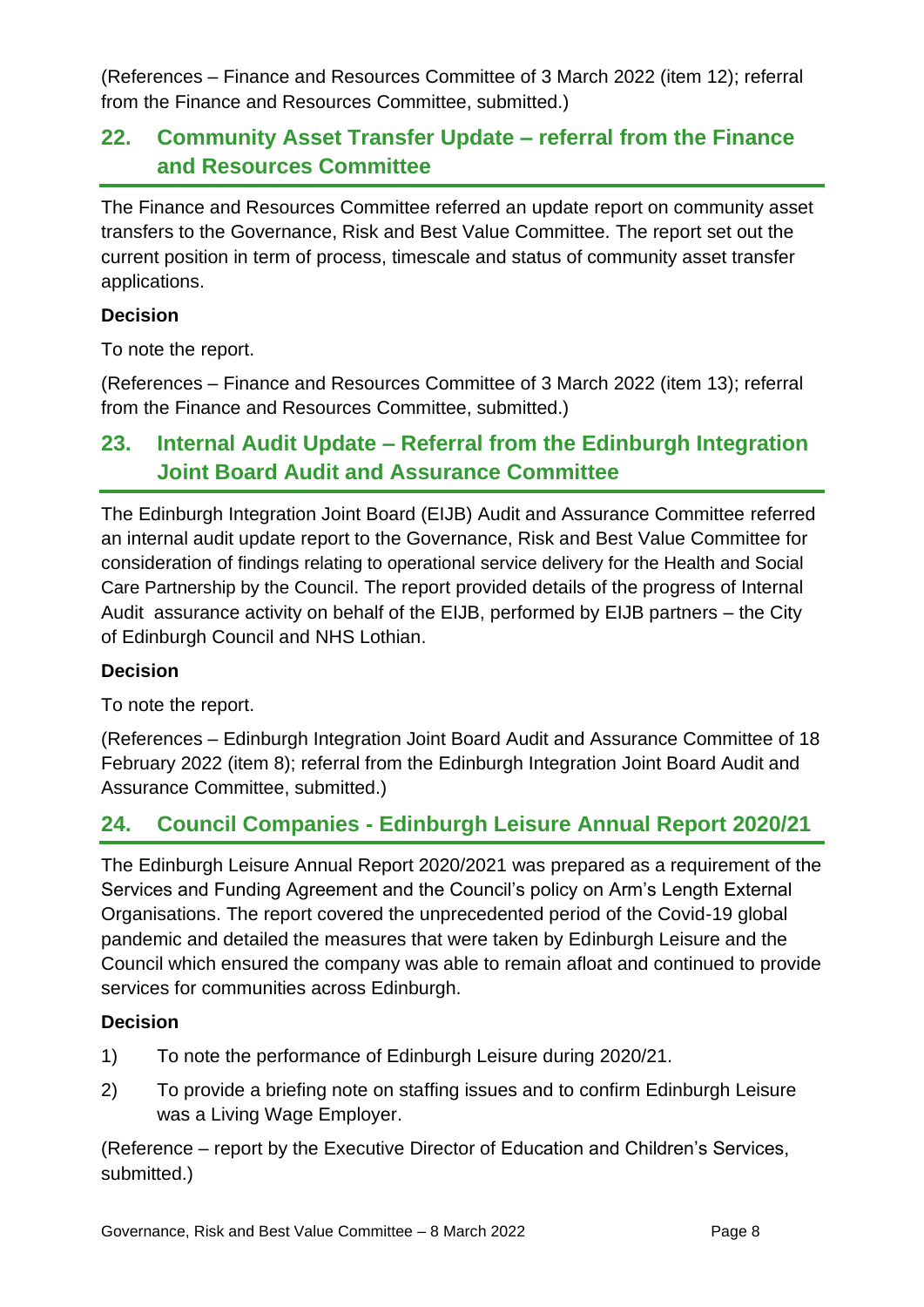### **25. Whistleblowing update**

A report provided a high-level overview of the operation of the Council's whistleblowing service for the quarter 1 October – 31 December 2021. The reporting covered months nineteen to twenty-one of coronavirus pandemic measures, where restrictions eased significantly but with continued government advice to work from home where possible. This resulted in significant numbers of Council staff to continue to work from home.

#### **Decision**

To note whistleblowing activity for the quarter 1 October – 31 December 2021.

(Reference – report by the Chief Executive, submitted.)

### **26. Whistleblowing Annual Report 2021**

The Whistleblowing Annual Report for 2021 covered the seventh full year of operation of the Council's whistleblowing service for the period 1 January – 31 December 2021.

#### **Decision**

- 1) To note the report.
- 2) To consider if any additional information could be provided to identify service areas without compromising confidentiality.

(Reference – report by the Chief Executive, submitted.)

# **27. Whistleblowing Monitoring Report**

The Committee in terms of Section 50(A)(4) of the Local Government (Scotland) Act 1973, excluded the public from the meeting during consideration of the following item of business for the reason that it involved the likely disclosure of exempt information as defined in Paragraphs 1, 12 and 15 of Part 1 of Schedule 7(A) of the Act.

An overview of the disclosures received, and investigation outcome reports completed during the period 1 October to 31 December 2021 was provided.

#### **Decision**

- 1) To note the whistleblowing activity for the quarter 1 October 31 December 2021.
- 2) To undertake a sampling exercise of cases to attain an average time taken to resolve whistleblowing reports to enable a comparison of current costs compared to future costs.

(Reference – report by the Chief Executive, submitted.)

## **28. Whistleblowing Major Investigation Outcome Report (Children's Services)**

The Committee in terms of Section 50(A)(4) of the Local Government (Scotland) Act 1973, excluded the public from the meeting during consideration of the following item of business for the reason that it involved the likely disclosure of exempt information as defined in Paragraphs 1, 12 and 15 of Part 1 of Schedule 7(A) of the Act.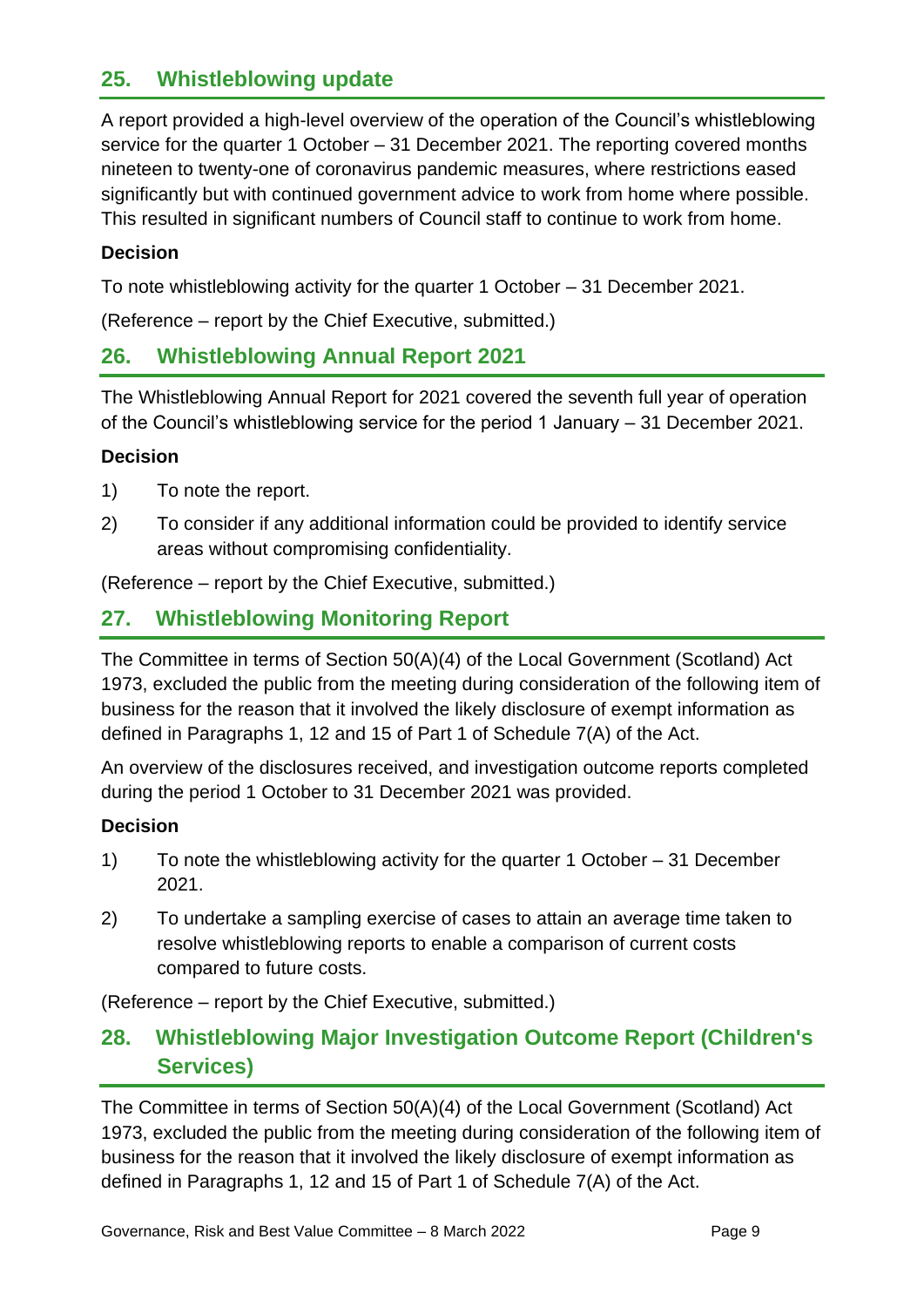A major investigation outcome report in relation to Children's Services was submitted to the Committee for consideration.

#### **Decision**

- 1) To note no recommendations had been made by Safecall other than to report the matter to Committee as per the usual process.
- 2) To note the matter was Case Study 3 in the Tanner review report and that process improvements identified through this review would be implemented as agreed by Council.
- 3) To agree that the Convener and Vice-Convener of the Education, Children and Families Committee would receive copies of the report and its appendices in full.
- 4) To consider how best to inform an interested ward councillor of the outcome of the report, and the Convener to write to confirm.

(Reference – report by the Service Director – Legal & Assurance and Council Monitoring Officer, submitted.)

# **29. Whistleblowing Major Investigation Outcome Report (Edinburgh Secure Services)**

The Committee in terms of Section 50(A)(4) of the Local Government (Scotland) Act 1973, excluded the public from the meeting during consideration of the following item of business for the reason that it involved the likely disclosure of exempt information as defined in Paragraphs 1, 12 and 15 of Part 1 of Schedule 7(A) of the Act.

A major investigation outcome report in relation to Edinburgh Secure Services was submitted to the Committee for consideration.

#### **Decision**

- 1) To agree the recommendations of the investigation report and the Safecall report and note the consolidated action plan which reflected these recommendations.
- 2) To agree that the Education, Children and Families Committee receive regular reports on progress in implementing the consolidated action plan.
- 3) To note the Monitoring Officer would receive regular progress updates on the disciplinary action taken and action plan implementation, as per the established process, and would produce a closure report in due course.
- 4) To include an explanation in the report to Council explaining that the Tanner Report Team were aware of this case, and why it was not used as a case study in the whistleblowing review.
- 5) To note that a report would be presented to Council by the Monitoring Officer on the public agenda and that the Major Investigation Outcome Report and Response to Investigation Report relating to Edinburgh Secure Services would be made available to members in person.